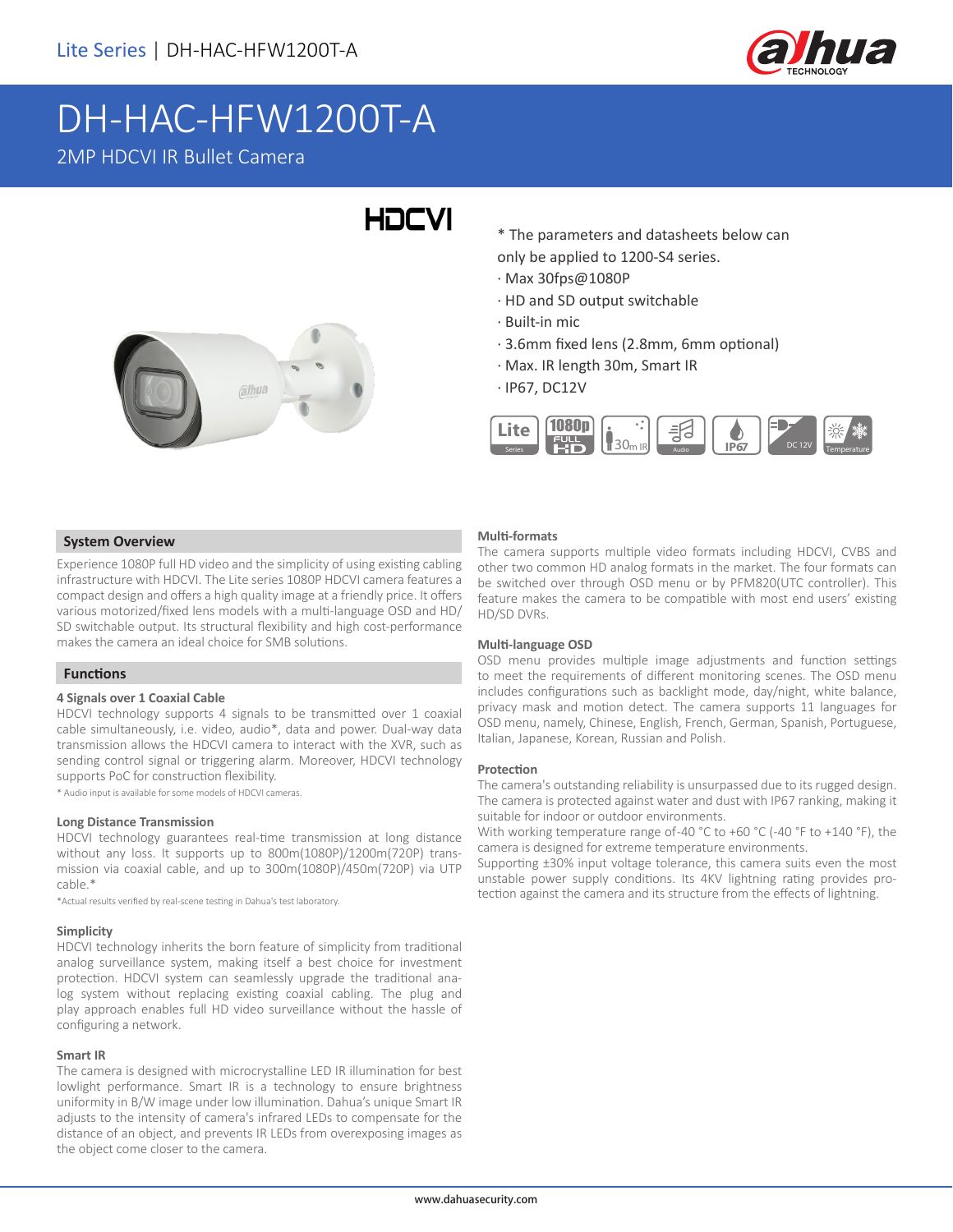### Lite Series | DH-HAC-HFW1200T-A

#### **Technical Specification**

| ı |  |
|---|--|
|---|--|

| Image Sensor                    | 1/2.7" CMOS                                      |
|---------------------------------|--------------------------------------------------|
| <b>Effective Pixels</b>         | 1920(H)×1080(V), 2MP                             |
| <b>Scanning System</b>          | Progressive                                      |
| <b>Electronic Shutter Speed</b> | PAL: 1/25~1/100000s<br>NTSC: 1/30~1/100000s      |
| Minimum Illumination            | 0.02Lux/F1.85, 30IRE, OLux IR on                 |
| S/N Ratio                       | More than 65dB                                   |
| <b>IR Distance</b>              | Up to 30m (98feet)                               |
| IR On/Off Control               | Auto / Manual                                    |
| <b>IR LEDS</b>                  | $\mathbf{1}$                                     |
| Lens                            |                                                  |
| Lens Type                       | Fixed lens / Fixed iris                          |
| Mount Type                      | Board-in                                         |
| Focal Length                    | 3.6mm (2.8mm, 6mm Optional)                      |
| Max Aperture                    | F1.85                                            |
| Angle of View                   | H: 87.5° (103°, 54.7°)                           |
| <b>Focus Control</b>            | N/A                                              |
| <b>Close Focus Distance</b>     | 500mm (900mm, 2000mm)<br>19.69" (35.43", 78.74") |

#### DORI Distance

Note: The DORI distance is a "general proximity" of distance which makes it easy to pinpoint the right camera for your needs. The DORI distance is calculated based on sensor specification and lab test result according to EN 62676-4 which defines the criteria for Detect, Observe, Recognize and Identify respectively.

|           | <b>DORI</b><br>Definition | <b>Distance</b>                                           |
|-----------|---------------------------|-----------------------------------------------------------|
| Detect    | 25px/m<br>(8px/ft)        | 2.8mm: 37m(122ft)<br>3.6mm: 53m(175ft)<br>6mm: 80m(262ft) |
| Observe   | 63px/m<br>(19px/ft)       | 2.8mm: 15m(49ft)<br>3.6mm: 21m(70ft)<br>6mm: 32m(105ft)   |
| Recognize | 125px/m<br>(38px/ft)      | 2.8mm: 8m(25ft)<br>3.6mm: 11m(35ft)<br>6mm: 16m(52ft)     |
| Identify  | 250ppm<br>(76px/ft)       | $2.8$ mm: $4m(12ft)$<br>3.6mm: 5m(17ft)<br>6mm: 8m(26ft)  |

### Pan / Tilt / Rotation

| Pan/Tilt/Rotation | Pan: $0^\circ \approx 360^\circ$<br>Tilt. $0^{\circ} \sim 90^{\circ}$<br>Rotation: $0^\circ \approx 360^\circ$ |
|-------------------|----------------------------------------------------------------------------------------------------------------|
| Video             |                                                                                                                |
| Resolution        | 1080P (1920×1080)                                                                                              |
| Frame Rate        | 25/30fps@1080P, 25/30/50/60fps@720P                                                                            |
| Video Output      | 1-channel BNC high definition video output / CVBS<br>video output (Can switch)                                 |

| Day/Night                                 | Auto (ICR) / Manual                                                                                                               |
|-------------------------------------------|-----------------------------------------------------------------------------------------------------------------------------------|
| OSD Menu                                  | Multi-language                                                                                                                    |
| <b>BLC Mode</b>                           | BLC / HLC / DWDR                                                                                                                  |
| <b>WDR</b>                                | <b>DWDR</b>                                                                                                                       |
| Gain Control                              | AGC                                                                                                                               |
| <b>Noise Reduction</b>                    | 2D                                                                                                                                |
| <b>White Balance</b>                      | Auto / Manual                                                                                                                     |
| Smart IR                                  | Auto / Manual                                                                                                                     |
| Certifications                            |                                                                                                                                   |
| Certifications                            | CE (EN55032, EN55024, EN50130-4)<br>FCC (CFR 47 FCC Part 15 subpartB, ANSI C63.4-2014)<br>UL (UL60950-1+CAN/CSA C22.2 No.60950-1) |
| Interface                                 |                                                                                                                                   |
| Audio Interface                           | <b>Built-in Mic</b>                                                                                                               |
| Eelectrical                               |                                                                                                                                   |
| Power Supply                              | 12V DC ±30%                                                                                                                       |
| Power Consumption                         | Max 3.6W (12V DC, IR on)                                                                                                          |
| <b>Environmental</b>                      |                                                                                                                                   |
| <b>Operating Conditions</b>               | -40°C ~ +60°C (-40°F ~ +140°F) / Less than 95% RH<br>* Start up should be done at above-40°C (-40°F)                              |
| <b>Storage Conditions</b>                 | -40°C ~ +60°C (-40°F ~ +140°F) / Less than 95% RH                                                                                 |
| Ingress Protection & Vandal<br>Resistance | <b>IP67</b>                                                                                                                       |
| Construction                              |                                                                                                                                   |
| Casing                                    | Aluminium                                                                                                                         |
| <b>Dimensions</b>                         | 176mm×72.4mm×72.5mm (6.93"×2.85"×2.85")                                                                                           |
| Net Weight                                | 0.36kg (0.79lb)                                                                                                                   |
| Gross Weight                              | $0.46$ kg $(1.01$ lb)                                                                                                             |